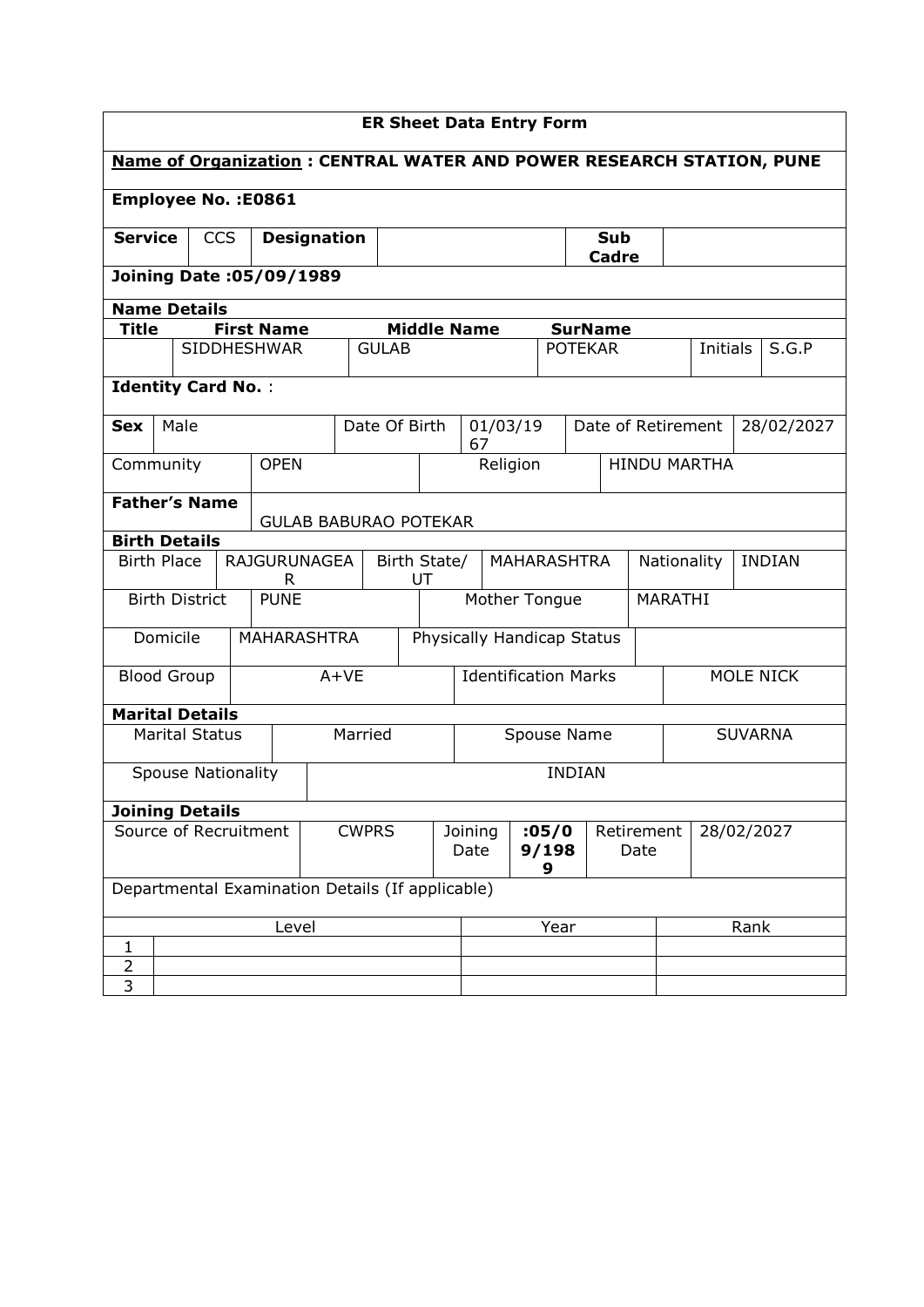| Remarks                            |                  |             |              |              |
|------------------------------------|------------------|-------------|--------------|--------------|
| (if any)                           |                  |             |              |              |
| Languages known                    |                  |             |              |              |
|                                    | Name of Language | <b>Read</b> | <b>Write</b> | <b>Speak</b> |
| Indian Langu<br>Known              | MARATHI          | <b>YES</b>  | <b>YES</b>   | <b>YES</b>   |
| $\overline{2}$                     | <b>HINDI</b>     | <b>YES</b>  | <b>YES</b>   | <b>YES</b>   |
| $\overline{3}$                     |                  |             |              |              |
| $\overline{4}$                     |                  |             |              |              |
| 5                                  |                  |             |              |              |
|                                    |                  |             |              |              |
| Foreign<br>Languages<br>Known<br>1 |                  |             |              |              |
| $\overline{2}$                     |                  |             |              |              |
| $\overline{3}$                     |                  |             |              |              |

# Details of deputation (if applicable)

| Name of the Office | Post held at that<br>time in parent office | Name of post<br>(selected for<br>deputation | Period of deputation |      |  |  |
|--------------------|--------------------------------------------|---------------------------------------------|----------------------|------|--|--|
|                    |                                            |                                             | Since                | From |  |  |
|                    |                                            |                                             |                      |      |  |  |

### Details of Foreign Visit

| SI.<br>No. | Place of Visit | Date of<br>visit | Post held at<br>that time | Whether it<br>is a<br>personal or<br>official visit | Details of visit |
|------------|----------------|------------------|---------------------------|-----------------------------------------------------|------------------|
|            |                |                  |                           |                                                     |                  |

## Transfer/Posting Detail (if applicable)

| Place | Period of posting |      |  |  |  |  |  |
|-------|-------------------|------|--|--|--|--|--|
|       | Since             | From |  |  |  |  |  |
|       |                   |      |  |  |  |  |  |
|       |                   |      |  |  |  |  |  |
|       |                   |      |  |  |  |  |  |
|       |                   |      |  |  |  |  |  |
|       |                   |      |  |  |  |  |  |